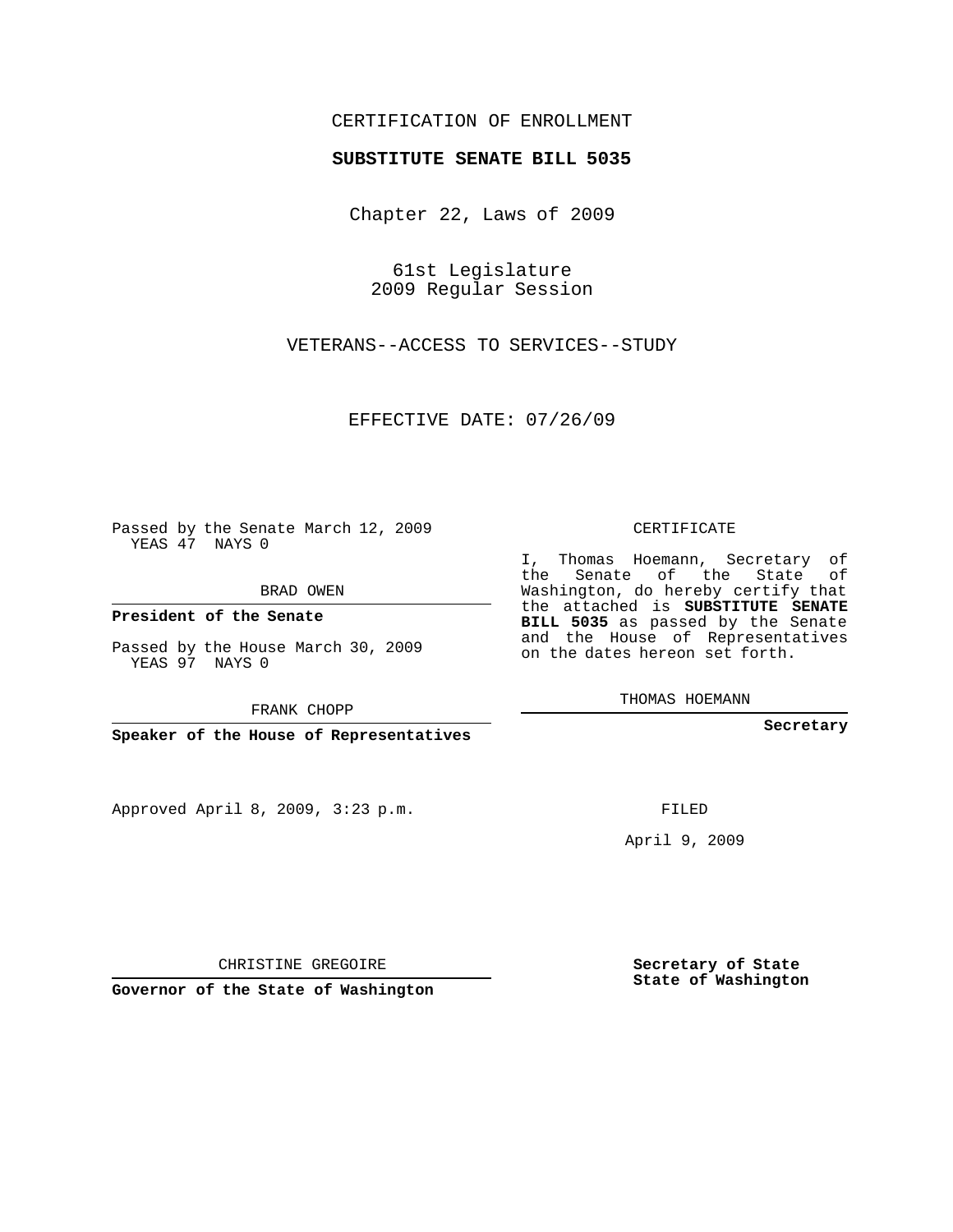## **SUBSTITUTE SENATE BILL 5035** \_\_\_\_\_\_\_\_\_\_\_\_\_\_\_\_\_\_\_\_\_\_\_\_\_\_\_\_\_\_\_\_\_\_\_\_\_\_\_\_\_\_\_\_\_

\_\_\_\_\_\_\_\_\_\_\_\_\_\_\_\_\_\_\_\_\_\_\_\_\_\_\_\_\_\_\_\_\_\_\_\_\_\_\_\_\_\_\_\_\_

Passed Legislature - 2009 Regular Session

## **State of Washington 61st Legislature 2009 Regular Session**

**By** Senate Government Operations & Elections (originally sponsored by Senators Hobbs, Swecker, Marr, Roach, Kastama, Kauffman, Kilmer, Hatfield, McAuliffe, and Haugen; by request of Joint Committee on Veterans' and Military Affairs)

READ FIRST TIME 01/22/09.

 1 AN ACT Relating to improving veterans' access to services; and 2 creating a new section.

3 BE IT ENACTED BY THE LEGISLATURE OF THE STATE OF WASHINGTON:

 NEW SECTION. **Sec. 1.** The department of veterans affairs shall study efficient ways to increase the department's access to veterans, and to increase veterans' access to the state and federal assistance programs for which they may be eligible. By January 1, 2010, the department shall submit a report to the legislature with recommendations. The report shall address:

10 (1) How the department can achieve a goal of identifying all 11 veterans in the state within five years;

12 (2) How the department can efficiently identify veterans as their 13 population in the state continues to grow;

14 (3) How the department can identify veterans through referrals from 15 other state agencies that currently provide services to veterans;

16 (4) How the department can effectively inform veterans of the state 17 and federal programs for which they may be eligible;

18 (5) The potential costs and savings to the state that would result 19 if the department's recommendations were undertaken; and